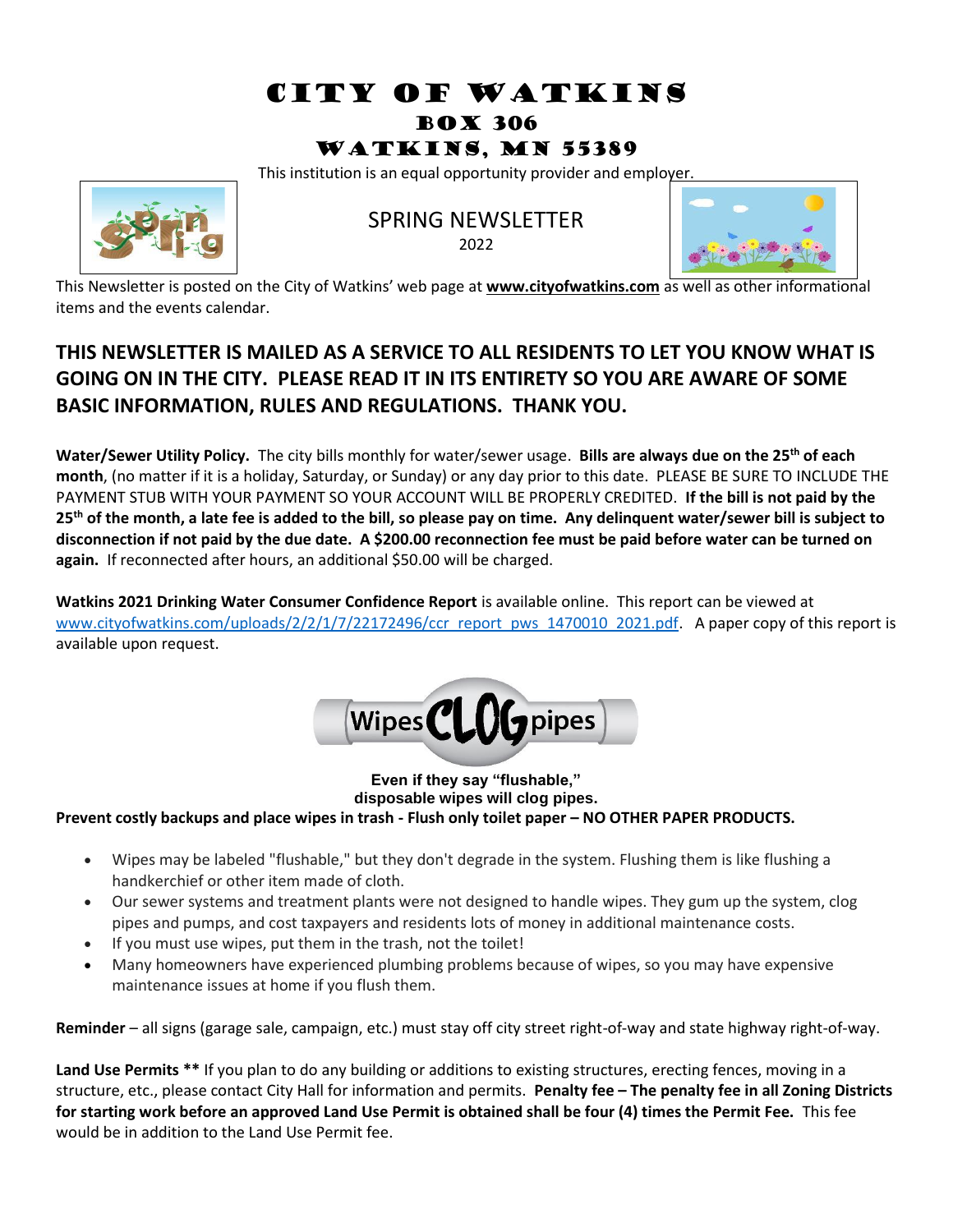\*\*If you plan to reside, reroof, install new windows or replace doors in your home, you do not need a permit for that. **The City does allow metal roofing on residential properties, however, be aware that only standing seam metal roofing systems are allowed. If you install anything other than a standing seam metal roofing system, you will have to remove it. \***

PERMITS ARE REQUIRED TO OPERATE A MOTORIZED GOLF CART WITHIN THE CITY OF WATKINS. A Permit Application may be obtained at City Hall. The Permit fee is \$10.00 and expires 3 years from date of issuance. Any person in violation of Section 70.03 of the Municipal Code of the City of Watkins, MN (Motorized Golf Carts) shall be penalized according to Section 70.99 of the same code.

**Swimming Pools**. All outdoor swimming pools shall be completely enclosed by a security fence or wall at least 4 ft. but not more than 6 ft. high and be located no less than 4 ft. from the edge of the pool. The bottom of the fence or wall shall be no higher than 4 inches above the surface of the ground. Fence openings or points of entry to the pool area shall be equipped with self-closing/self-latching lockable gates. A **Land Use Permit** is required for all pools & fences. \*\*

**Filling swimming pools** – Anyone wanting a pool filled by the Watkins Fire Department will need to contact City Hall during regular business hours to make arrangements. Please do not contact a member of the Fire Department directly. The cost to fill a pool for a City Resident is \$25.00 plus current cost of water per 1,000 gallons. If the pool doesn't require the estimated and paid for amount, the extra monies will be applied to the resident's utility bill. Payment for the pool fill will be due before it can be filled. Pools will only be filled by the Fire Department on the 1<sup>st</sup> and 3<sup>rd</sup> Monday evening of the month. If you plan to fill your pool yourself, be aware that your water bill may increase substantially.

**Parking Regulations.** (A) No recreational vehicle, camper, travel trailer, camper top, boat, boat trailer or motor home shall be stored or parked for more than 48 hours on any city street. Provided, however, that during such 48-hour period, such vehicle shall not be occupied as living quarters. No automobile shall be parked for more than 72 hours on any city street or parking lot.\*\*

**Anyone bringing leaves or brush to the brush site MUST take all bags and/or containers back with them. PCA regulations do not allow bags and/or containers to be left at the brush site. If the City finds bags or containers at the brush site, it will discontinue this service or an extra fee will be added to the water bills to cover the additional expense incurred by the Maintenance Department to dispose of these bags or containers.**

**The City is asking all property owners to help keep the City storm sewer system from getting clogged by not blowing any grass clippings, leaves or dirt into the street. Your cooperation in this matter will be greatly appreciated.**

**Grass Clippings and Yard Waste** pick up provided by the city will begin in May on the 1<sup>st</sup> and 3<sup>rd</sup> Thursday of each month until early November. Please have your brush materials and clippings properly bagged or bundled curb side by 7:00 a.m. Grass clippings and leaves must be in bags weighing no more than 30 pounds. Brush, sticks, and small branches must be tied in bundles no longer than 4 feet long and must not weigh more than 30 pounds. No boxes of brush material will be accepted. This is a free service offered to city residents. Brush materials not complying with the above rules will not be picked up. If you have a large quantity of brush to pick up, prior arrangements must be made with the city and a rate of \$100.00 per hour for truck and equipment use will apply. **If you wish to haul your own brush material, arrangements must be made with City Hall AT LEAST ONE DAY IN ADVANCE by calling 764-6400.**

The burning of leaves is only permitted from April 10 through May 15 and September 15 through November 15 of each year. No burning shall take place until a burning permit is issued from designated members of the Watkins Fire Department. Permits shall be for a period of no longer than two weeks. Burning of rubbish, trash, or other material is prohibited. \*\*